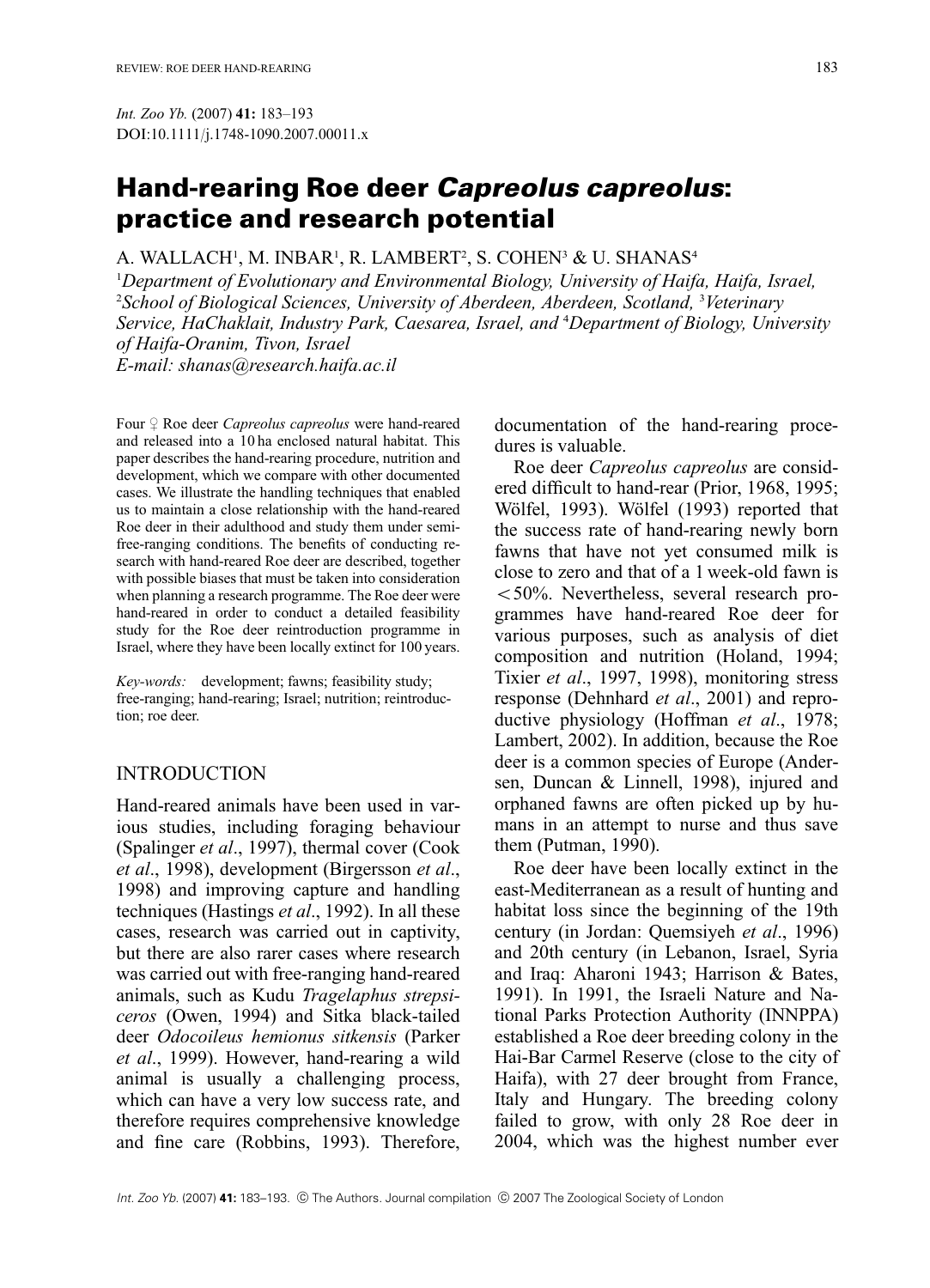achieved. The low survival of fawns was one of the observed problems in the breeding colony. Small-scale releases began in 1996 with high mortality during transport and release. Approximately 24–29 Roe deer were released by 2006. Some Roe deer survived and reproduced but the reintroduction has not been successful so far.

The difficulties encountered in the captivebreeding programme and reintroduction attempts prompted us to find a way to study the Roe deer under natural conditions. Roe deer are extremely flighty and are difficult to observe under free-ranging conditions and do not become tame in captivity. Hand-rearing was chosen to enable close observations under semi-free-ranging conditions. The hand-reared Roe deer were to remain a part of the breeding colony and the hand-rearing procedure was under license from the IN-NPPA and the ethics committee of the University of Haifa. Here, we describe the hand-rearing procedure of Roe deer, which includes a review of the available literature, and emphasize the potential of conducting research under free-ranging conditions.

# METHODS

# Finding and handling the newborn Roe deer

Roe deer give birth around May–June (Andersen, Duncan & Linnell, 1998); therefore, a daily search of the Roe deer's enclosure was carried out from the middle of April. Newly born fawns are very difficult to detect; they are camouflaged and lie motionless for the first week. To reduce stress, and avoid the risk of mastitis in mothers, we only collected fawns that had siblings. We chose to rear only  $\sqrt{2}$  to avoid the problem of aggressive behaviour in hand-reared  $\partial \phi$  during the rut (Pinter, 1963; Putman, 1990; Prior, 1995). We began the hand-rearing process at an early age to ensure that the fawns adapt easily to their keeper (Pinter, 1963). When the infants were located, they were carried in the arms of the keeper and taken to the keeper's house. Two fawns, daughters of two different

mothers and one father, were hand-reared in 2001 and two more, offspring of the same parents, in 2002.

#### Nutrition

We separated the fawns when they were 2–3 days old, allowing them sufficient time to obtain colostrum from their mother's milk. If the fawns are younger, colostrum must be added to their milk (Sams et al., 1996; Lambert, 2002). Providing an appropriate milk substitute is one of the most important factors when hand-rearing (Robbins, 1993). Analyses of Roe deer milk composition are presented in Table 1. Inappropriate milk substitutes may result in severe diarrhoea (Wayre, 1967; Bradley, 1971; Wölfel, 1993), dehydration (Bradley, 1971), stunted growth (Bradley, 1971; Baugatz et al., 1997) and death (Miller et al., 2001; R. Putman, pers. comm.). Therefore, efforts have been made to find a good substitute for Roe deer milk (Drescher-Kaden et al., 1972, 1974).

We fed the fawns with a lamb milk replacement (Sanolac, Schils, Holland). The nutritional values of the milk replacement were 24% protein, 15% casein, 19% fat, 0 - 2% fibre,  $6 \cdot 5\%$  ash,  $1\%$  calcium,  $0 \cdot 7\%$  phosphorus and vitamins A, D3 and E. We prepared 45 g of milk powder in 250 ml water at  $39^{\circ}$ C, which is the average body temperature of an adult Roe deer (Lambert, 2002). The milk also contained Rumansin (16 mg kg<sup>-1</sup>), an antibiotic used as a growth promoter. During feeding sessions, milk was fed ad libitum using a standard human baby bottle (see also Wayre, 1967), which was sterilized daily. We compared daily milk consumption between our hand-reared fawns and four

| <b>COMPONENTS</b> | <b>PINTER</b><br>(1963) | <b>TREICHLER</b><br>ET AL. (1974) | <b>CSAPÓ</b><br>ET AL. (1987) |  |
|-------------------|-------------------------|-----------------------------------|-------------------------------|--|
|                   |                         |                                   |                               |  |
| Dry matter        | 20.4                    | 24.3                              | 24                            |  |
| Protein           | 8.8                     | 9.4                               |                               |  |
| Lactose           | 3.8                     | 3.5                               |                               |  |
| Fat               | 6.7                     | 6.6                               | 11.9                          |  |

Table 1. Major nutritional values of Roe deer Capreolus capreolus milk, as analysed by different authors (g/100 g milk).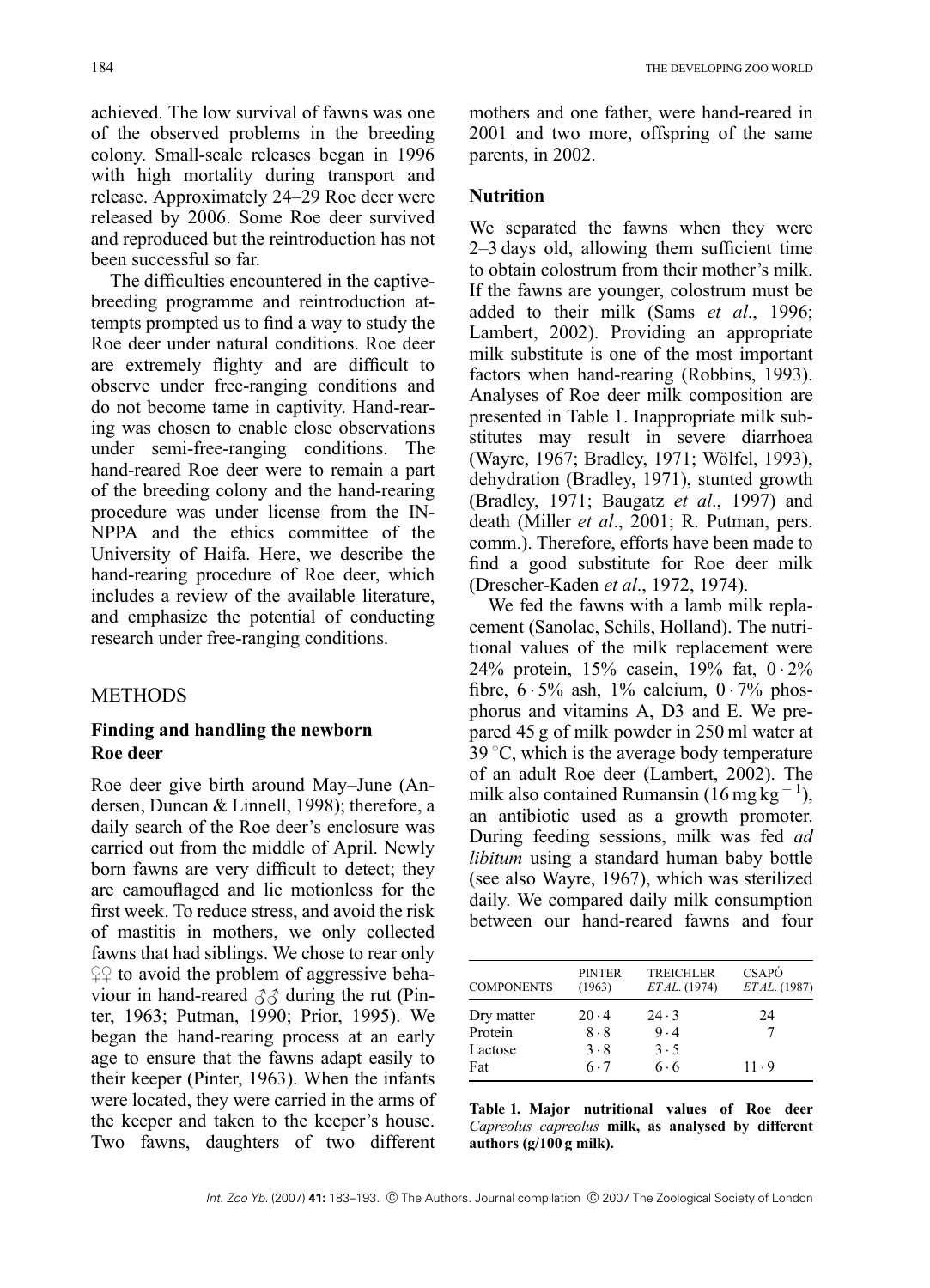fawns hand-reared in Aberdeen, Scotland  $(1.3 \, \mathcal{L}^2)$ , which were known to be healthy adults with high reproductive success (R. Lambert, unpubl. data). R. Lambert hand-reared the Roe deer on a 19% concentrated commercial lamb milk substitute (Lambert, 2002).

During all feeding sessions, the anus was massaged gently with a moistened finger, in order to stimulate defaecation. Roe deer will occasionally consume small amounts of earth, which may lead to digestion problems (R. Putman, pers. comm.). Our fawns spent most of the day outdoors, where they had free access to earth and vegetation.

#### Development

The fawns were weighed opportunistically until maturity, but most frequently during their first month. The growth rate during the first 10 weeks was analysed with a linear regression (see Andersen, Gaillard & San José, 1998 and Portier et al., 2000). We compared the relative growth rate (RGR) between our hand-reared fawns, and the four fawns hand-reared in Scotland (R. Lambert, unpubl. data). RGR =  $(\ln W_2 - \ln W_1)/(t_2$  $t_1$ ), where  $W_1$  and  $W_2$  are the fawns' body masses at times  $t_1$  and  $t_2$ , respectively. We also compared the growth rate of our handreared Roe deer with their mother-reared siblings in subsequent years during the first week of life (while it was possible to approach them).

#### Veterinary care

Ectoparasites were removed manually from the day the fawns arrived and into adulthood. Rectal temperature was measured on a regular basis during the first 2 weeks. Throughout the hand-rearing period, several health issues were addressed (e.g. diarrhoea, fever, ear infection) and were overcome with veterinary assistance. Monthly medical examinations continued until the age of  $2-2 \cdot 5$ months. By that time, it became too difficult to restrain the Roe deer during veterinarian checkups. The keeper, from then on, evaluated the health of the animals and sought

veterinary advice when necessary. The fawns were given supplementary vitamins and stomach bacteria (Probiotics, Primalac Star-Labs/Forage Research Inc.) every day until they were 2 months old, and whenever antibiotics were needed (to support the digestive tract flora).

# Handling

During the hand-rearing period, the Roe deer were kept in the keeper's house with access to a fenced garden. They were rarely left alone for more than 3 hours at a time. From the age of 1 month, the Roe deer were taken on daily walks outdoors. They were encouraged to follow by routine calling. Trying to habituate them to the leash from a young age failed. With a leash attached, they would either try to fight it off or would simply not move. Therefore, they were allowed to walk freely.

At the age of 6–8 months, the Roe deer were gradually introduced into an outside enclosure. After a period of 1 month, the Roe deer were released into the study site, which is a fenced forested site of 10 ha (within the range of natural home range sizes of  $\circ$  Roe deer in nature: San José & Lovari, 1998, but see Andersen, Duncan & Linnell, 1998). It was necessary to restrict the Roe deer to a fenced site to prevent the risk of predation, illegal hunting and car accidents. The keeper maintained contact with the deer on a daily basis to retain the relationship that was required to be able to work with them under free-ranging conditions. Occasionally, the mature Roe deer were left alone for up to 12 days.

# **RESULTS**

# Health and development

When the fawns were hungry, they stood up and whined loudly. The fawns needed to be fed every 2 hours during the first few days and nights, but they fiercely rejected the bottle. To encourage feeding, they were seated and the nipple was placed into their mouth. Slowly, they began to suck on the nipple until they could drink while standing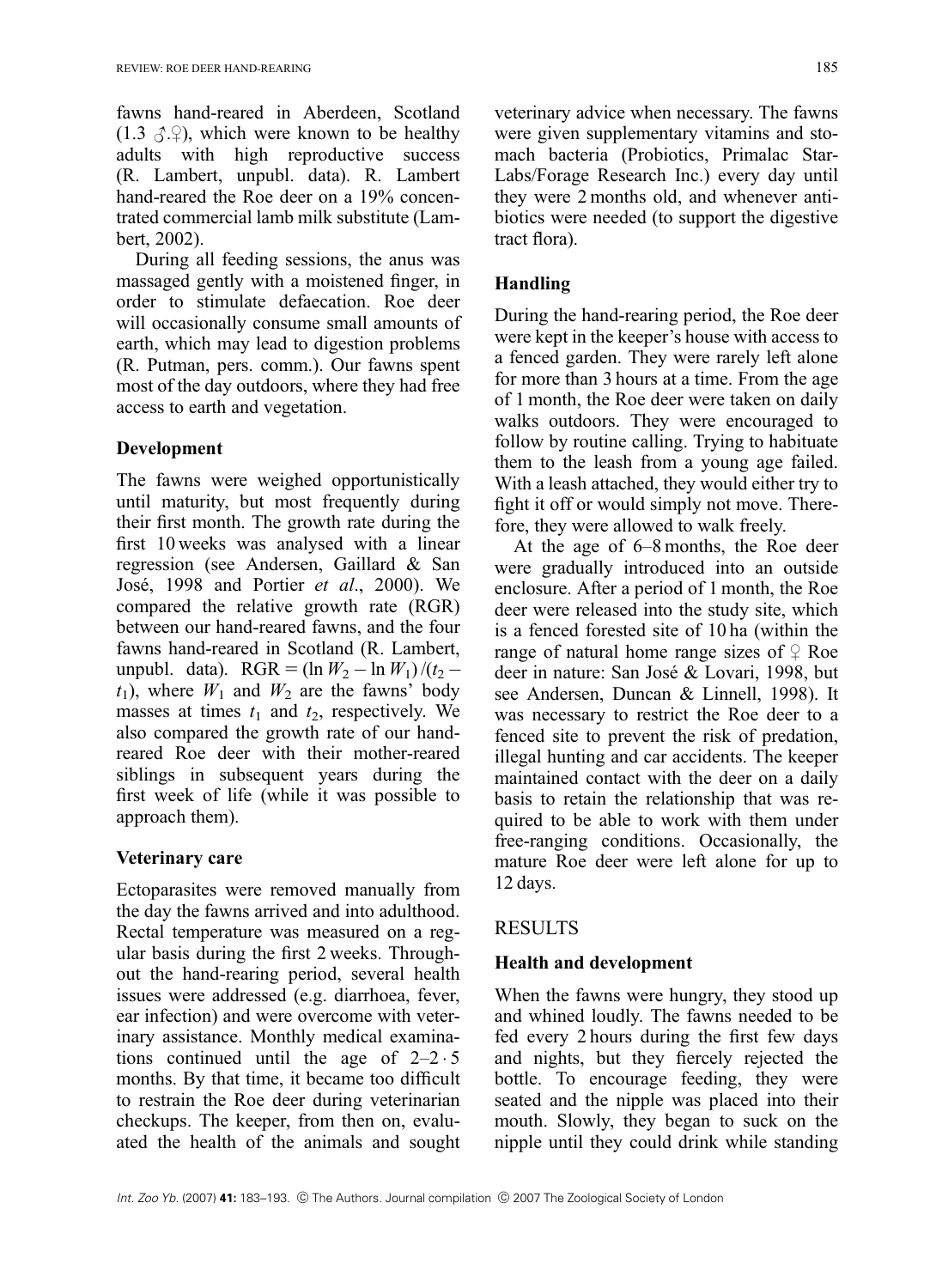

Fig. 1. Daily milk intake of four hand-reared Roe deer Capreolus capreolus fawns in Israel (mean+se).

| AGE (WEEKS) | <b>FEEDING FREQUENCY</b><br>(MEALS PER DAY) |          |  |
|-------------|---------------------------------------------|----------|--|
|             | <b>MEAN</b>                                 | RANGE    |  |
|             | 8                                           | $4 - 15$ |  |
| $2 - 6$     | 5                                           | $3 - 7$  |  |
| $7 - 14$    |                                             | $2 - 7$  |  |
| $15 - 21$   | 3                                           | $2 - 5$  |  |
| $22 - 24$   | 2                                           |          |  |

Table 2. Feeding frequency of four hand-reared Roe deer Capreolus capreolus fawns in Israel.

up with no assistance. All four fawns were established on the bottle in 8 days. As they became accustomed to the bottle, they drank more at each feed and required less feeds each day, eventually feeding during the daytime only (Table 2). The average milk intake of the four fawns reached a maximum after 2 months  $(c. 0.8$  litre day<sup>-1</sup>, Fig. 1). A second peak, at c. 130 days, was a result of deviations in the time of weaning.

The fawns began foraging at the age of 2 weeks and gradually consumed a variety of available plants. Two of our fawns weaned

themselves at the age of 4 months by rejecting milk offered on two consecutive days (similar to Wayre, 1967; and R. Lambert unpubl. data), while two others kept drinking milk until November (6 months old). They were gradually weaned by reducing the feeding frequency to once a day until they were not given any more milk.

The daily milk consumption quantities of our hand-reared Roe deer were notably lower than those hand-reared by R. Lambert in Scotland (Lambert, 2002). His hand-reared Roe deer consumed an average of 1 litre  $day^{-1}$  of milk, from the age of 2 weeks, and at 2 months they consumed a maximum of  $1 \cdot 5$  litres day  $^{-1}$ . The milk intake is significantly higher in Scotland even after normalization for initial body mass at 1 week (Fig. 2).

The fawns had very little contact with people besides their keeper and would not accept milk from people they did not know well. In order to ensure that they would accept milk from more than just one keeper, an additional person fed the fawns on a daily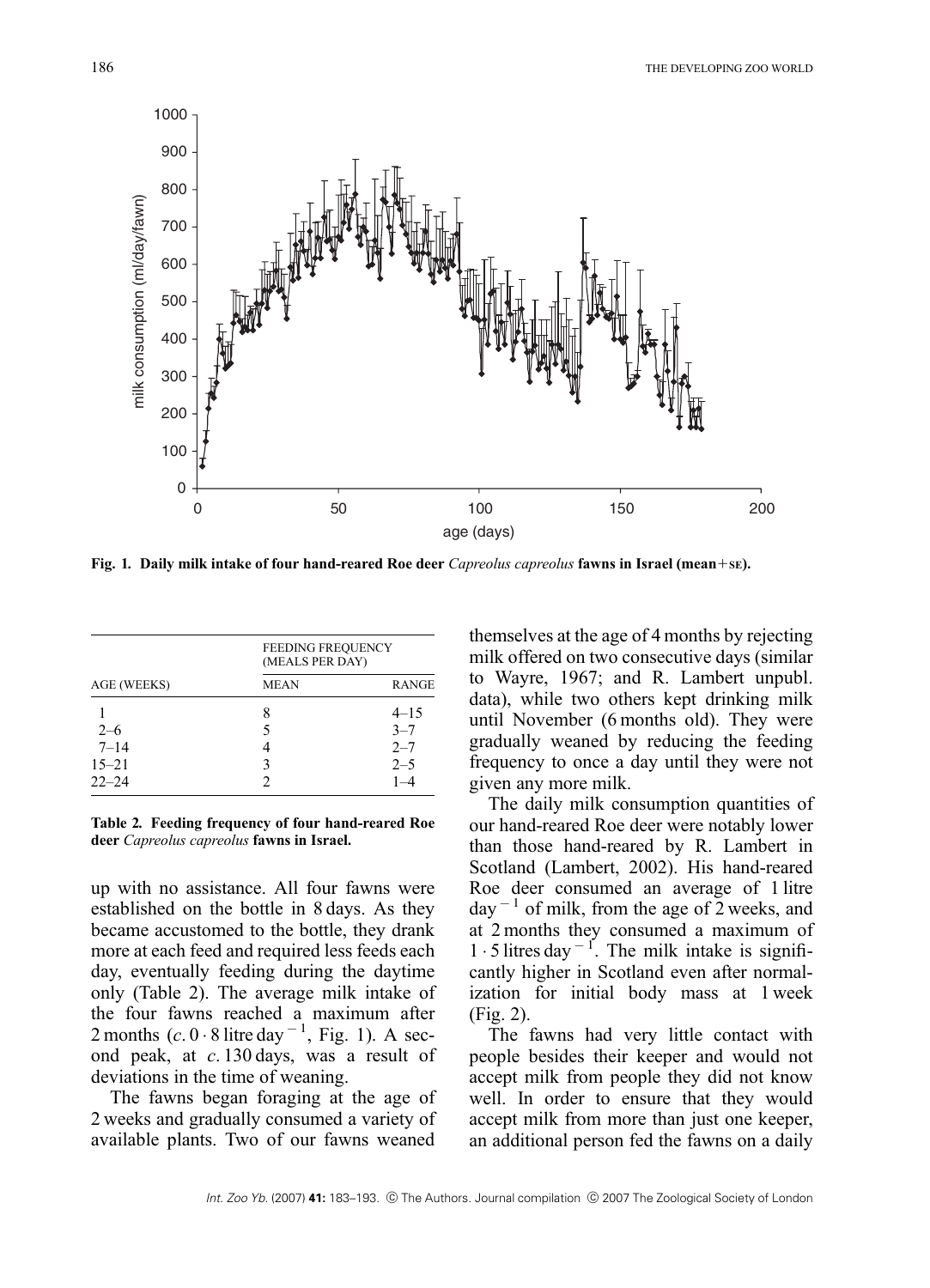

Fig. 2. Daily milk consumption of four hand-reared Roe deer *Capreolus capreolus* fawns in Scotland (black diamonds) and in Israel (grey squares), in 4 months and after normalizing for initial body mass.

basis. Feeding attempts by an unfamiliar person would face active resistance and the fawns would appear to be frightened.

Faeces were soft and yellowish during the first week and they gradually became harder and darker. Within 2–3 weeks, the faeces became dark-brown pellets. They began defaecating independently at the age of 1–2 months. Rectal temperature averaged  $38 \cdot 8 \pm 0.45$  °C. The highest recorded temperature was  $39 \cdot 6^{\circ}$ C, which occurred when a 4 day-old fawn was suffering from a severe case of diarrhoea.

Mean daily growth rate was  $108$  g day<sup>-1</sup>  $(y = 108.46x + 238.31, R^2 = 0.91, P \ll$  $0.01$ ; Fig. 3). The Scottish fawns grew slightly faster  $(RGR = 0.6 \pm 0.03 \text{ kg})$ week<sup>-1</sup>) than the Israeli fawns (RGR =  $0.54 \pm 0.02$  kg week<sup>-1</sup>), but the difference was not significant (*t*-test =  $2 \cdot 01$ , d.f. = 6,  $P = 0.09$ , perhaps owing to the small sample size. Despite the similarity in the fawn's body masses at birth, mother-reared Roe deer grew more than twice as fast as their handreared siblings (131 and  $54$  g day<sup>-1</sup>, respec-

tively, Fig. 4). Nevertheless, the hand-reared Roe deer caught up with the mother-reared fawns (see also Portier et al., 2000). At the age of 1 year, the hand-reared Roe deer reached 20 kg and at 2 years they weighed 22–23 kg.

# Challenges and benefits of working with hand-reared Roe deer in a natural environment

While taking the fawns out for walks they usually followed the keeper willingly, were extremely enthusiastic and playful and would whine if out of sight of the keeper. As they grew older, these walks became less manageable as the young Roe deer became less responsive to calling. Most problems were encountered in areas of dense vegetation and especially when both fawns were out together. Avoiding such areas and taking each one out separately was helpful during periods when managing the Roe deer was difficult. Although frequently transported by car, starting at 1 - 5 months old, they did not get into a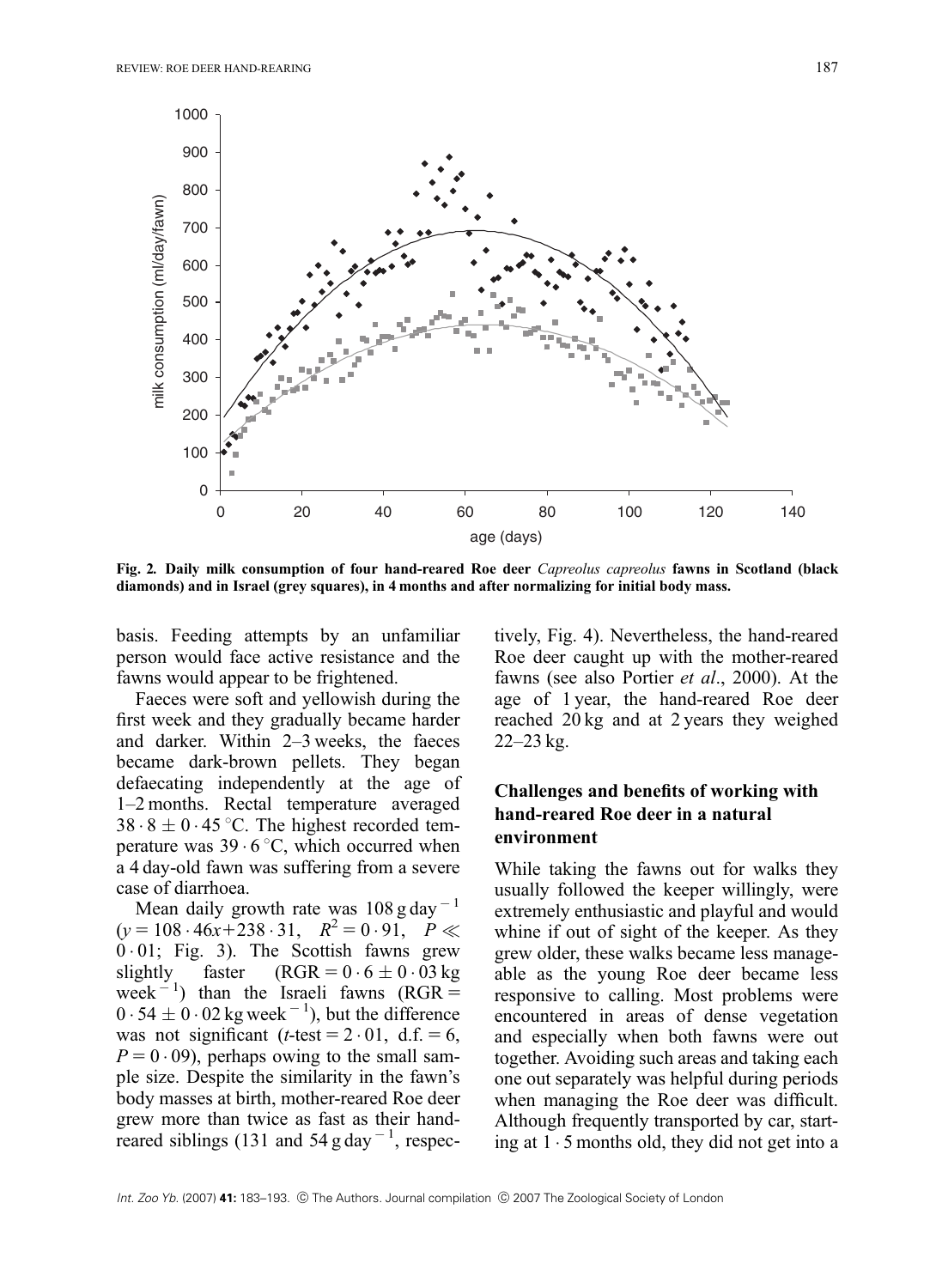

Fig. 3. Growth curve of four hand-reared Roe deer Capreolus capreolus fawns (each symbol represents an individual).

car voluntarily and the journeys were usually mildly stressful.

Occasionally, the behaviour of the Roe deer prevented the keeper from pursuing routine work. At times, the Roe deer chose not to appear for days (usually 1–4 days) when called, and locating them was almost impossible in the local dense vegetation. They did not respond to the keeper when it was dark and were less responsive during high daytime temperatures. They also responded negatively to the keeper when they experienced physical restraint or any other stressful event. Even unfamiliar clothing (such as a rain jacket and umbrella) induced such responses occasionally. Negative responses usually lasted several days, and in the most severe case it lasted 2 weeks. When the keeper was absent for long periods of time (over 1 week) it took about a day to return to a normal routine. Negative (aggressive) interactions between the hand-reared Roe deer that did not grow up together were commonplace.

The advantage of the hand-rearing procedure is that a group of Roe deer can be studied



Plate 1. Research with hand-reared Roe deer Capreolus capreolus in a natural environment in Israel. U. Miles.

under close to free-ranging conditions (Plate 1). The Roe deer will respond to the call of their keeper when mature (over 3 years old), which enables us to locate them in the dense woods and relocate them to other sites. It is possible to observe their natural behaviour with no limit to how close the keeper can be. Unfamiliar people can also observe the Roe deer with ease, although they are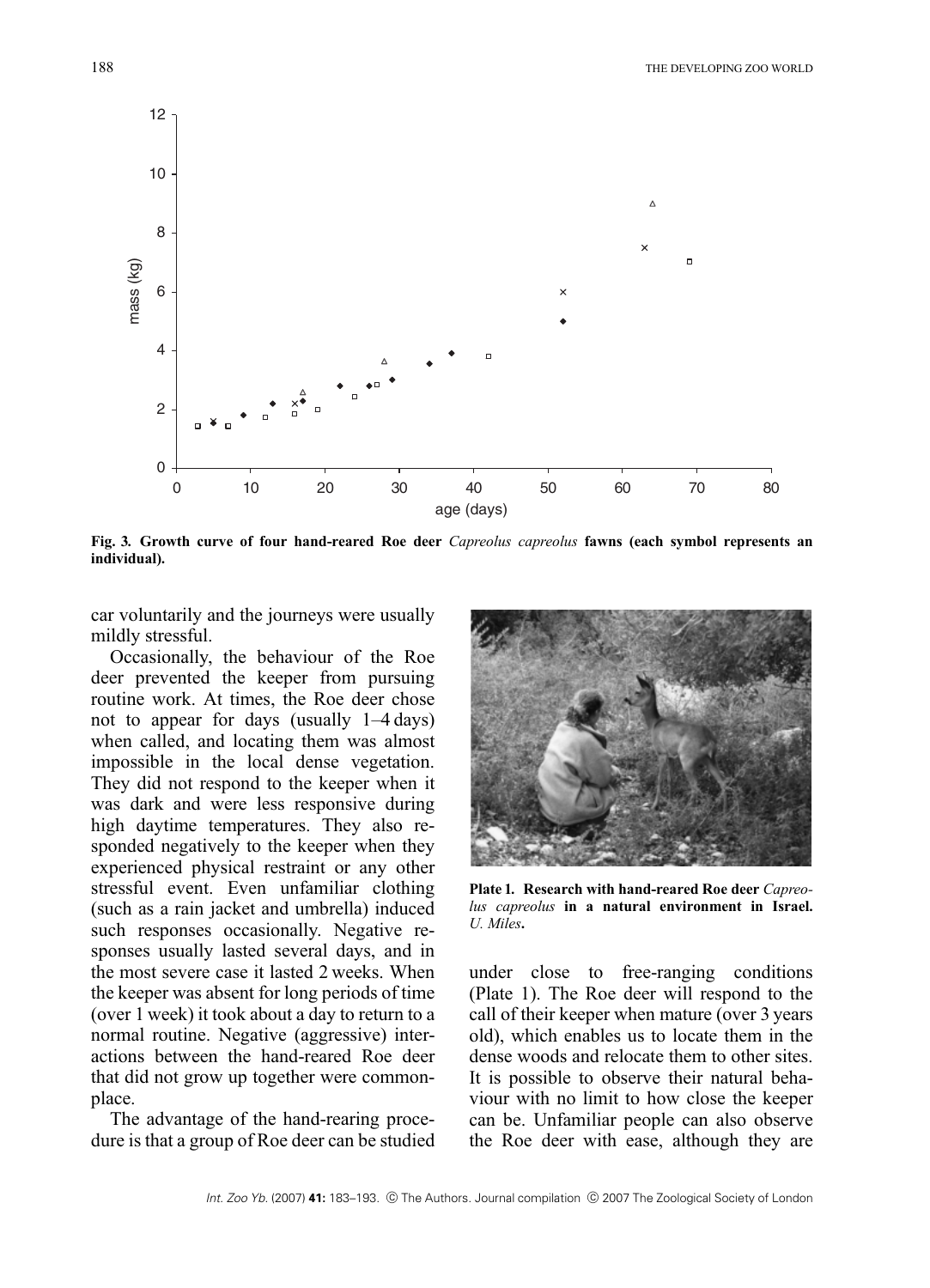

Fig. 4. Growth rate of hand-reared Roe deer *Capreolus capreolus* fawns ( $n = 4$ , open squares and full line) and their captive mother-reared siblings ( $n = 9$ , diamonds and dashed line). The hand-reared fawns do not have a deviation mark because not all data points have more than one to two repetitions. A linear line was drawn through the points (hand-reared,  $y = 0.0535x + 1.2215$ ,  $R^2 = 0.563$ , NS; mother-reared,  $y = 0.1311x + 1.1595$ ,  $R^2 = \mathbf{0} \cdot 962, P < 0 \cdot 01$ ).

generally wary and will not respond to anyone other than their keeper. Whether it is possible for them to become familiar with other people has not been determined. There is a wide range of activities that can be carried out with the hand-reared deer in a natural environment (Table 3).

#### DISCUSSION

#### Hand-rearing process

Roe deer fawns have been hand-reared using a variety of milk substitutes with a varying degree of success. Although in most cases the reported fawns survived, different growth rates (Table 4) and veterinary issues resulted from the use of each substitute. Pinter (1963) used diluted cow's milk to reduce its high lactose content, which might cause diarrhoea. However, because Roe deer milk is naturally more concentrated and contains more fat, protein and minerals than cow's milk (Csapo et al., 1987), the resulting milk substitute is

deficient in essential nutrients. The only way to prevent malnutrition is to increase the frequency of meals, which often resulted in indigestion and diarrhoea (Wayre, 1967). Based on data of the milk composition of White-tailed deer Odocoileus virginianus, Bradley (1971) used a dog-milk substitute for a Roe deer fawn. The fawn survived but abdominal problems, slow growth rate (Table 4), low milk consumption and early weaning were apparent. Csapó et al. (1987) found that the milk composition of different deer species, including Roe deer, is not the same, which might explain the difficulties. Another inappropriate choice was a human milk substitute, which resulted in stunted growth (Baugatz et al., 1997; Table 4). Drescher-Kaden et al. (1972, 1974) experimented with different substitutes: an equal mixture of cow's milk and condensed milk, two different substitutes made to resemble Roe deer milk and a cow's milk substitute. R. Putman (pers. comm.) highly recommended fresh goat's milk instead of any commercial substitute.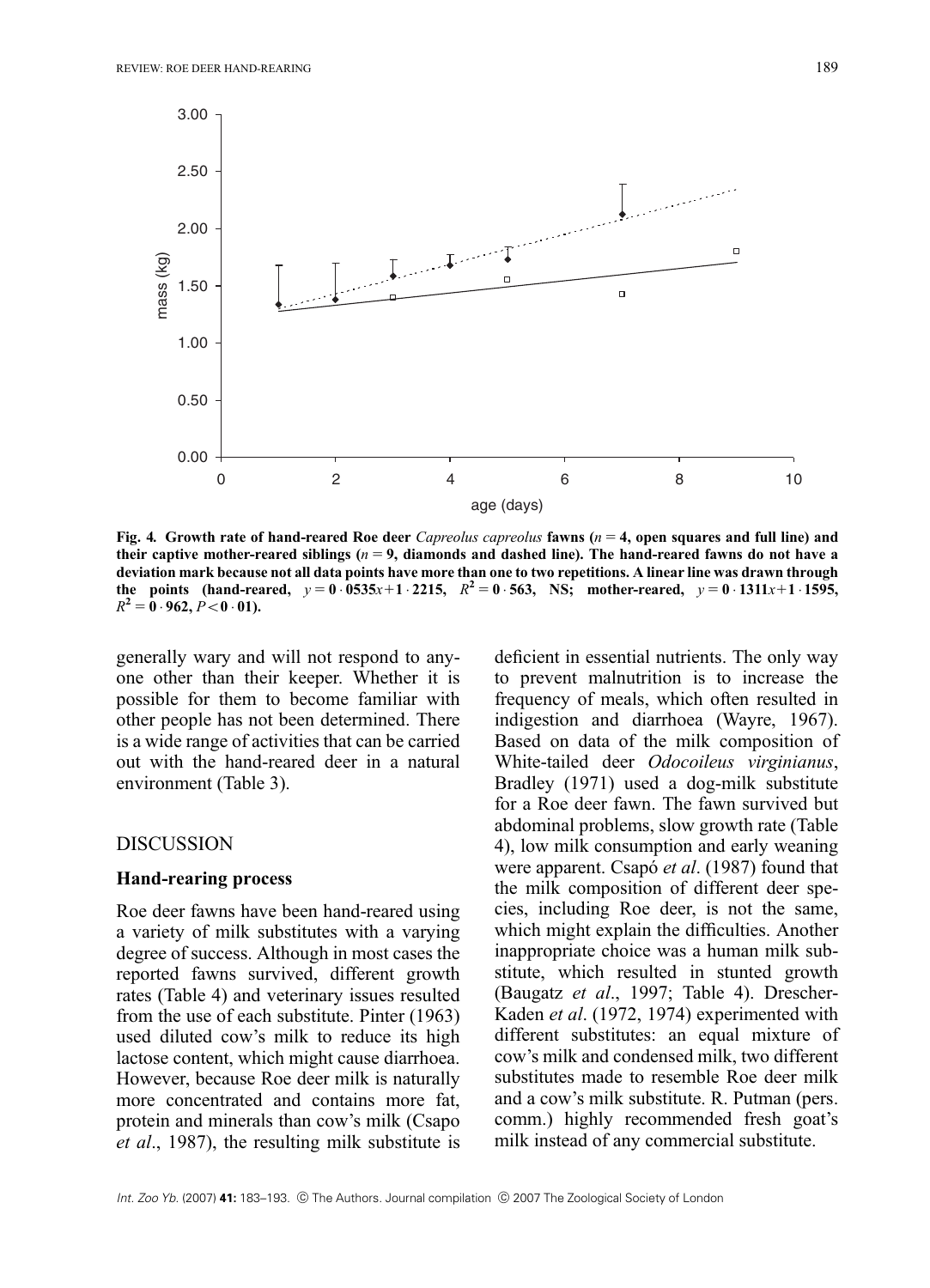| <b>ACTIVITY</b>                                            | <b>DEGREE OF</b><br><b>DIFFICULTY</b> | <b>COMMENTS</b>                                                                                                                                                                                                                       |  |
|------------------------------------------------------------|---------------------------------------|---------------------------------------------------------------------------------------------------------------------------------------------------------------------------------------------------------------------------------------|--|
| Collecting urine                                           | 1                                     | following the deer until they stop to urinate; urine can be collected in a<br>howl                                                                                                                                                    |  |
| Collecting fresh faeces                                    | 1                                     | similar to urine collection or collected from the ground                                                                                                                                                                              |  |
| Collecting external parasites                              | 1                                     | deer will allow the keeper to clean them manually of parasites                                                                                                                                                                        |  |
| Weighing                                                   |                                       | using palatable food, the deer can be trained to step on a modified sheep<br>scale within 1 week (Plate 2)                                                                                                                            |  |
| Observing natural behaviour                                | 1                                     | keeper follows the deer passively; deer quickly resume their natural<br>behaviour                                                                                                                                                     |  |
| Moving the deer on foot                                    | 1                                     | deer follows keeper when called                                                                                                                                                                                                       |  |
| Feeding trials                                             | 1                                     | deer will eat out of keeper's hand                                                                                                                                                                                                    |  |
| Collecting blood smears                                    | $\overline{c}$                        | pricking the ear and drawing a drop of blood is possible when the deer<br>are resting and calm                                                                                                                                        |  |
| Lifting the deer off the<br>ground                         | 2                                     | even fawns resist this manipulation                                                                                                                                                                                                   |  |
| Taking the deer out on a walk                              | $1 - 3$                               | deer usually follow the keeper, although this is unpredictable                                                                                                                                                                        |  |
| Moving the deer by car                                     | $2 - 3$                               | catching and putting the deer into a car is difficult and stressful; deer<br>were blindfolded when being handled; keeper sits next to the deer<br>throughout the journey                                                              |  |
| Using a leash                                              | $2 - 3$                               | deer resist being restrained and may not tolerate a leash for long, even<br>from a very young age $(< 1$ week of age)                                                                                                                 |  |
| Confining in a cage-like area<br>for veterinary treatments | 3                                     | deer will enter a small confined area but locking them in for more than<br>several minutes may cause panic and injury                                                                                                                 |  |
| Injections                                                 | 3                                     | two (strong) people are required: one to restrain the deer and the other to<br>inject (veterinarian); to avoid negative associations with the keeper<br>after such procedures, the keeper should not participate in this<br>procedure |  |

Table 3. Management activities that can be carried out with adult hand-reared Roe deer Capreolus capreolus does based on the current study. The degree of difficulty is on a scale of 1–3: 1, easily applicable; 2, average; 3, most difficult and perhaps inadvisable.

The lower milk intake of our group might be owing to the difference in the milk substitutes. It is also possible that differences in energy expenditure owing to different ambient temperatures may have caused differences in milk consumption.

Roe deer fawns will usually wean themselves by the age of 6 months (Pinter, 1963; Lambert, 2002), but some hand-reared deer may wean as early as 2 months (Bradley, 1971; Drescher-Kaden et al., 1972). This variability in the weaning age of hand-reared Roe deer was exemplified in our case.

R. Putman (pers. comm.) found that if more than one person feeds the fawn, it will generalize on other humans and will become very tame, a condition that is not advisable if the deer are to be released into the wild.

Drescher-Kaden et al. (1974) reported a low growth rate of nine fawns, fed on different milk substitutes, during a 2 week Escher*ichia coli* infection  $(44 \pm 26 \text{ g day}^{-1})$ .



Plate 2. A standard sheep scale was modified for Roe deer Capreolus capreolus. The modification includes removing the usual cage structure commonly used for sheep and shaping the scale in such a way as to allow the Roe deer to jump off at will. A. Wallach.

Lambert (2002) was the only author to report a growth rate that is similar to mother-reared fawns in the wild, which showed a growth rate of 113–155 g day<sup>-1</sup> (Andersen, Gaillard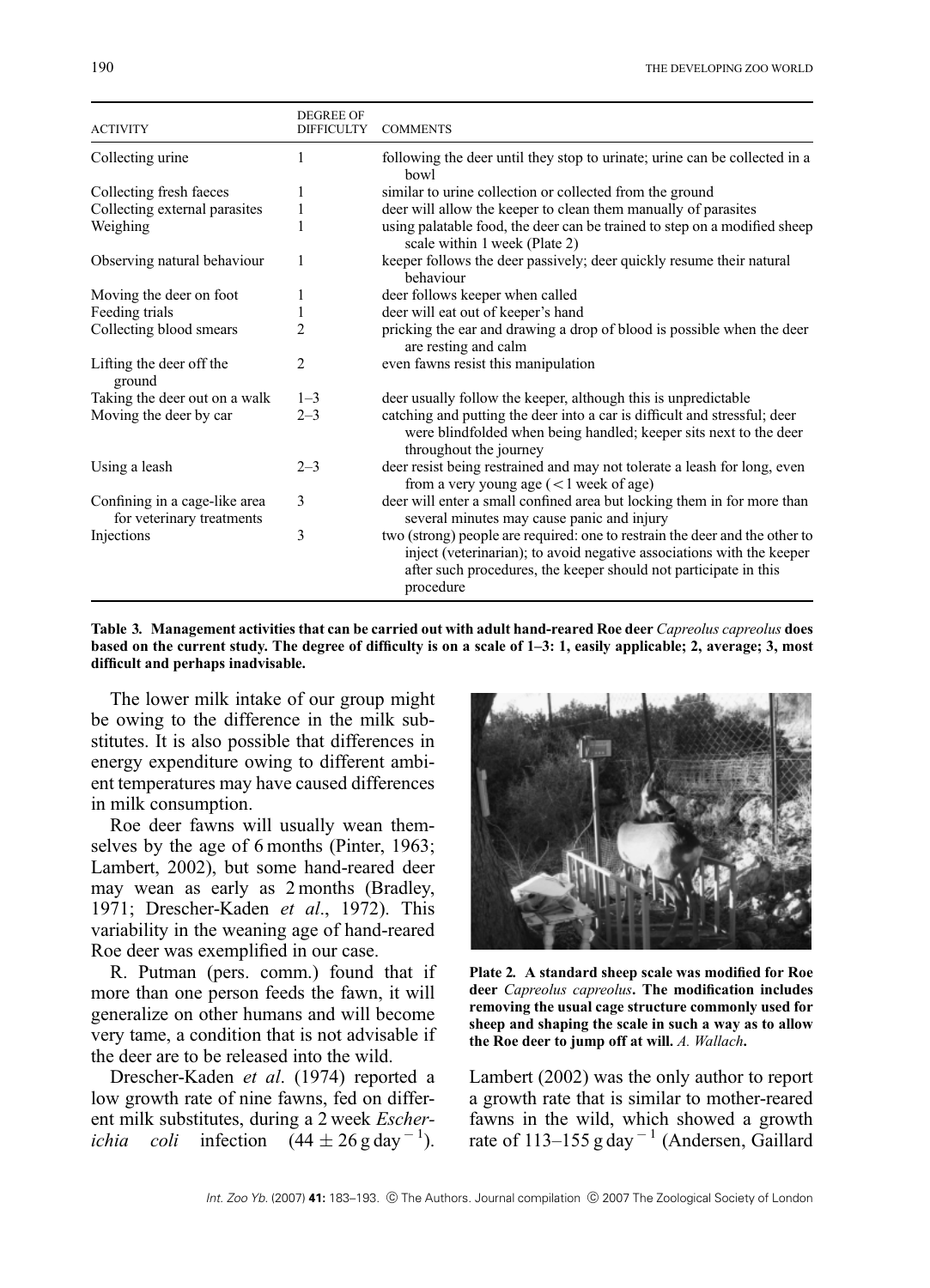| MILK SUBSTITUTE                         | <b>NO. OF FAWNS</b> | GROWTH RATE (GDAY <sup>-1</sup> ) | <b>REFERENCES</b>            |
|-----------------------------------------|---------------------|-----------------------------------|------------------------------|
| Sheep (commercial substitute)           |                     | 108                               | Current study                |
| Sheep (commercial substitute)           |                     | 109                               | Baugatz et al. (1997)        |
| Human (commercial substitute)           |                     | 73                                | Baugatz et al. (1997)        |
| Dog (commercial substitute)             |                     | $\sim$ 45                         | Bradley (1971)               |
| Sheep (commercial substitute)           |                     | $\sim$ 140                        | R. Lambert (unpubl. data)    |
| Human (commercial substitute)           |                     | $\sim 100$                        | Wayre (1967)                 |
| Cow (commercial substitute)             |                     | 75                                | Drescher-Kaden et al. (1972) |
| Roe deer (hand made)                    | 8                   | 100                               | Drescher-Kaden et al. (1972) |
| $\text{Cow}+\text{condensed milk}(1:1)$ |                     | 97                                | Drescher-Kaden et al. (1972) |

Table 4. Growth rate of Roe deer *Capreolus capreolus* fawns during the first 10 weeks.

& San Jose´, 1998). Even though the number of data points obtained in this period is small, it supports the hypothesis that hand-reared deer do grow at a slower rate than motherreared deer (Pinter, 1963; Birgersson et al., 1998; Portier et al., 2000). We found that at the age of 1 year, the hand-reared Roe deer reached 20 kg, and at 2 years they weighed 22–23 kg, which is within the range of European populations (Andersen, Gaillard & San José, 1998).

#### Hand-reared Roe deer in research

When using hand-reared deer to study issues of physiology or nutrition, no biases are usually expected (Holand, 1994; Spalinger et al., 1997; Tixier et al., 1998; Dehnhard et al., 2001; Lambert, 2002). However, despite the obvious benefits of working with hand-reared Roe deer, several potential biases should be taken into consideration. Activity patterns may be affected by the behaviour of the keeper. The tendency of the Roe deer to follow the keeper may present a major bias with regard to habitat selection and movement. The Roe deer might spend longer periods in open fields when the keeper is present. In addition, we have seen our Roe deer use large vehicle paths that a wild deer might avoid. The presence of the keeper can become a source of conflict and excitement among the Roe deer that otherwise would not arise. Some of these biases can be overcome with planned management of the experiment. However, in some cases, hand-reared deer are not appropriate for research, such as certain

aspects of behaviour that are affected by the presence of the keeper.

#### **CONCLUSIONS**

Hand-rearing is a time-consuming process that requires knowledge of the animal's biology. The methodology for each species will be unique and therefore we encourage publication of detailed hand-rearing protocols. Using a milk substitute that is similar to the milk composition of the hand-reared species is especially important. It is possible to study hand-reared Roe deer in large habitats and to maintain a close relationship with them in their adulthood. Therefore, hand-reared Roe deer are a potentially useful tool in physiological and ecological studies. When setting up a research programme with hand-reared Roe deer, it is advisable to take into consideration the limiting factors and potential biases. As far as we know, this is the first documented case in which hand-rearing was used as a tool for carrying out a feasibility study for a reintroduction programme. This approach might be found useful for other programmes as well.

#### ACKNOWLEDGEMENTS

We are grateful to the staff of Oranim College for the use of their facilities, and to the staff of Hai Bar Carmel, Israeli Nature and Parks Protection Authority: Avinoam Lurie and Yaakub Maklade. We are grateful to Rory Putman for the contribution to this study. We also thank Alon Wallach for translating the German articles, and Uri Miles for the photography. This work was funded by the University of Haifa, Reiger Foundation and Ramat HaNadiv Foundation.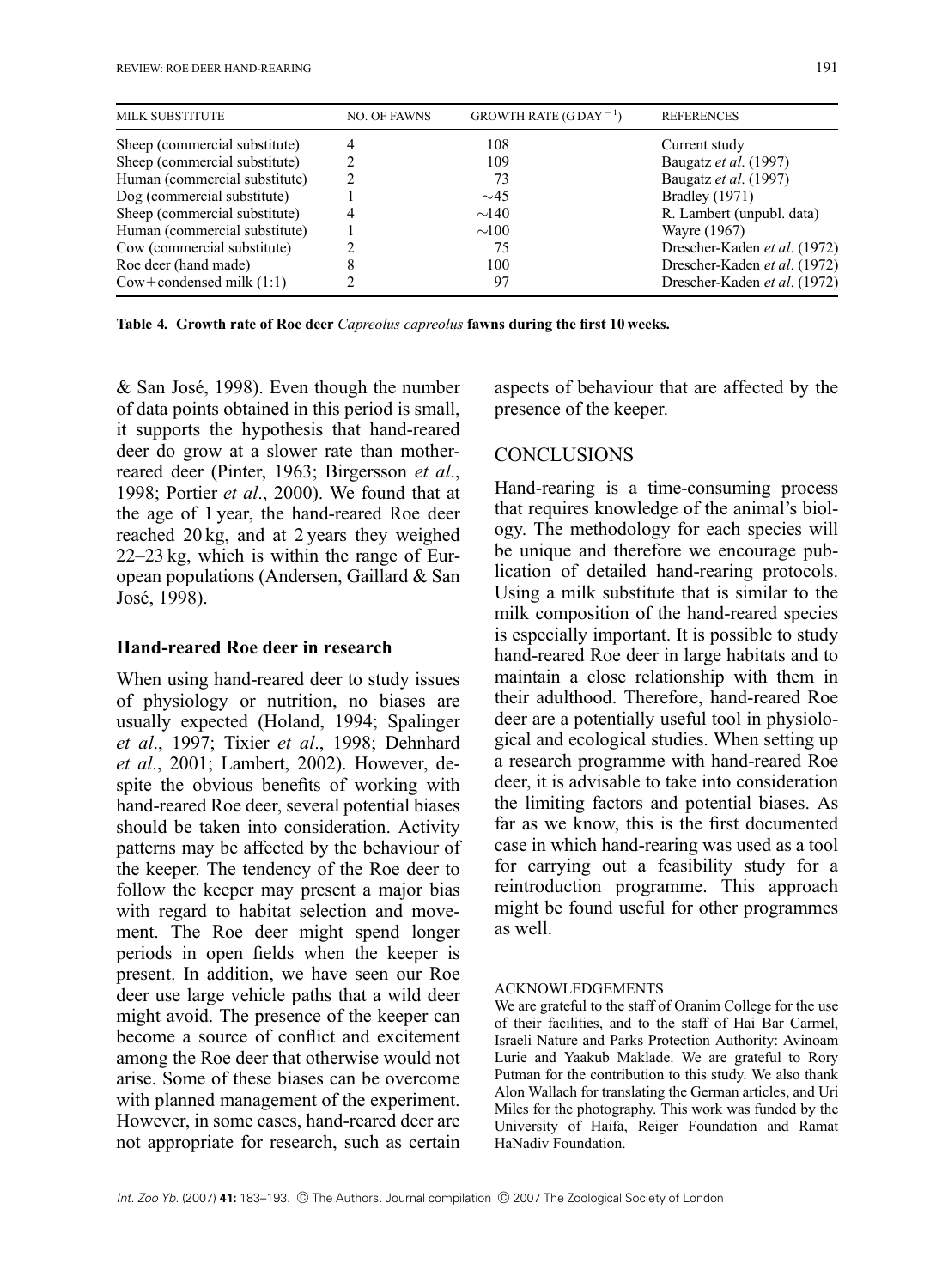PRODUCTS MENTIONED IN THE TEXT

Probiotics: supplemented stomach bacteria (Probiotics, Clarksdale, MO, USA), Primalac Star-Labs/Forage Research, Inc., USA.

#### **REFERENCES**

AHARONI, I. (1943): Memories of a Hebrew zoologist. Jerusalem, Israel: Ariel Publishers. [In Hebrew.]

ANDERSEN, R., DUNCAN, P. & LINNELL, J. D. C. (Eds) (1998): The European roe deer: the biology of success. Oslo: Scandinavian University Press.

ANDERSEN, R., GAILLARD, J. M. & SAN JOSÉ, C. (1998): Variation in life-history parameters. In The European roe deer: the biology of success: 257-307. Andersen, R., Duncan, P. & Linnell, J. D. C. (Eds). Oslo: Scandinavian University Press.

BAUGATZ, C., DEUTSCH, A., LECHNER-DOLL, M. & STREICH, J. (1997): Performance of hand reared roe deer (Capreolus capreolus) fawns. Zeitschrift für Säugetierkunde 62(Suppl. 2): 6–11.

BIRGERSSON, B., TILLBOM, M. & EKVALL, K. (1998): Malebiased investment in fallow deer: an experimental study. Animal Behaviour 56: 301–307.

BRADLEY, R. H. (1971): Some observations made during the hand rearing of a roe deer fawn (Capreolus capreolus). Deer 2: 621–629.

COOK, J. G., IRWIN, L. L., BRYDANT, L. D., RIGGS, R. A. & WARD-THOMAS, J. (1998): Relation of forest cover and condition of elk: a test of the thermal cover hypothesis in summer and winter. Wildlife Monographs 141: 1-61.

CSAPÓ, J., SUGÁR, L., HORN, A. & CSAPÓ-KISS, Z. (1987): Chemical composition of milk from red deer and fallow deer kept in captivity. Acta Agronomica Hungarica 36: 359–372.

DEHNHARD, M., CLAUSS, M., LECHNER-DOLL, M., MEYER, H. H. D. & PALME, R. (2001): Noninvasive monitoring of adrenocortical activity in roe deer (Capreolus capreolus) by measurement of fecal cortisol metabolites. General and Comparative Endocrinology 123: 111–120.

DRESCHER-KADEN, U., SCHULZ, V. & GROPP, J. (1972): Die mutterlose aufzucht von rehkitzen mit verschiedenen milchaustauschfuttertypen. Tierärztlische Umschau 27: 396–402.

DRESCHER-KADEN, U., SCHULZ, V. & GROPP, J. (1974): Die mutterlose aufzucht von rehkitzen mit verschiedenen milchaustauschfuttertypen. Tierärztlische Umschau 29: 224–236.

HARRISON, D. L. & BATES, P. J. J. (1991): The mammals of Arabia (2nd edn). 204–209. Sevenoaks, Kent: Harrison Zoological Museum.

HASTINGS, B. E., ABBOTT, D. E., GEORGE, L. M. & STADLER, S. G. (1992): Stress factors influencing plasma cortisol levels and adrenal weights in Chinese water deer (Hydropotes inermis). Research in Veterinary Science 53: 375–380.

HOFFMAN, B., BARTH, D. & KARG, H. (1978): Progesterone and estrogen levels in peripheral plasma of the pregnant and nonpregnant roe deer (Capreolus capreolus). Biology of Reproduction 19: 931–935.

HOLAND, Ø. (1994): Seasonal dynamics of digestion in relation to diet quality and intake in European roe deer (Capreolus capreolus). Oecologia 98: 274– 279.

LAMBERT, R. (2002): Embryonic diapause in European roe deer (Capreolus capreolus). Aberdeen: University of Aberdeen.

MILLER, M., AMSEL, S., BOEHM, J. & GONZALES, B. (2001): Presumptive copper deficiency in hand-reared captive pronghorn (Antilocapra americana) fawns. Journal of Zoo and Wildlife Medicine 32: 373– 378.

OWEN, S. N. (1994): Foraging responses of Kudus to seasonal changes in food resources: elasticity in constraints. Ecology 75: 1050–1062.

PARKER, K. L., GILLINGHAM, M. P., HANLEY, T. A. & ROBBINS, T. (1999): Energy and protein balance of freeranging black-tailed deer in a natural forest environment. Wildlife Monographs 143: 1–48.

PINTER, H. (1963): Artificial rearing of roe deer (Capreolus capreolus) and observations on their behaviour. International Zoo Yearbook 4: 297– 300.

PORTIER, C., DUNCAN, P., GAILLARD, J. M., GUILLON, N. & SEMPERE, A. J. (2000): Growth of European roe deer: patterns and rates. Acta Theriologica 45: 87– 94.

PRIOR, R. (1968): The roe deer of Cranborne Chase. London: Oxford University Press.

PRIOR, R. (1995): The roe deer: conservation of a native species. Shrewsbury: Swan-Hill Press.

PUTMAN, R. (1990): The care and rehabilitation of injured wild deer. Deer 8: 31–35.

QUEMSIYEH, M. B., AMR, Z. S. & BUDARI, A. M. (1996): Status and conservation of artiodactyla (mammalia) in Jordan. Mammalia 60: 417–430.

ROBBINS, C. T. (1993): Wildlife feeding and nutrition. San Diego, CA: Academic Press.

SAMS, M. G., LOCHMILLER, R. L., QUALLS, C. W., LESLIE, D. M. & PAYTON, M. E. (1996): Physiological correlates of neonatal mortality in an overpopulated herd of white-tailed deer. Journal of Mammology 77: 179–190.

SAN JOSÉ, C. & LOVARI, S. (1998): Ranging movements of female roe deer: do home-loving does roam to mate? Ethology 104: 721–728.

SPALINGER, D. E., COOPER, S. M., MARTIN, D. J. & SHIPLEY, L. A. (1997): Is social learning an important influence on foraging behavior in white-tailed deer? Journal of Wildlife Management 61: 611-621.

TIXIER, H., DUNCAN, P., SCEHOVIC, J., YANI, A., GLEIZES, M. & LILA, M. (1997): Food selection by European roe deer (Capreolus capreolus): effects of plant chemistry, and consequences for the nutritional value of their diet. Journal of Zoology, London 242: 229–245.

TIXIER, H., MAIZERET, C., DUNCAN, P., BERTRAND, R., POIREL, C. & ROGER, M. (1998): Development of feeding selectivity in roe deer. Behavioral Processes 43: 32–42.